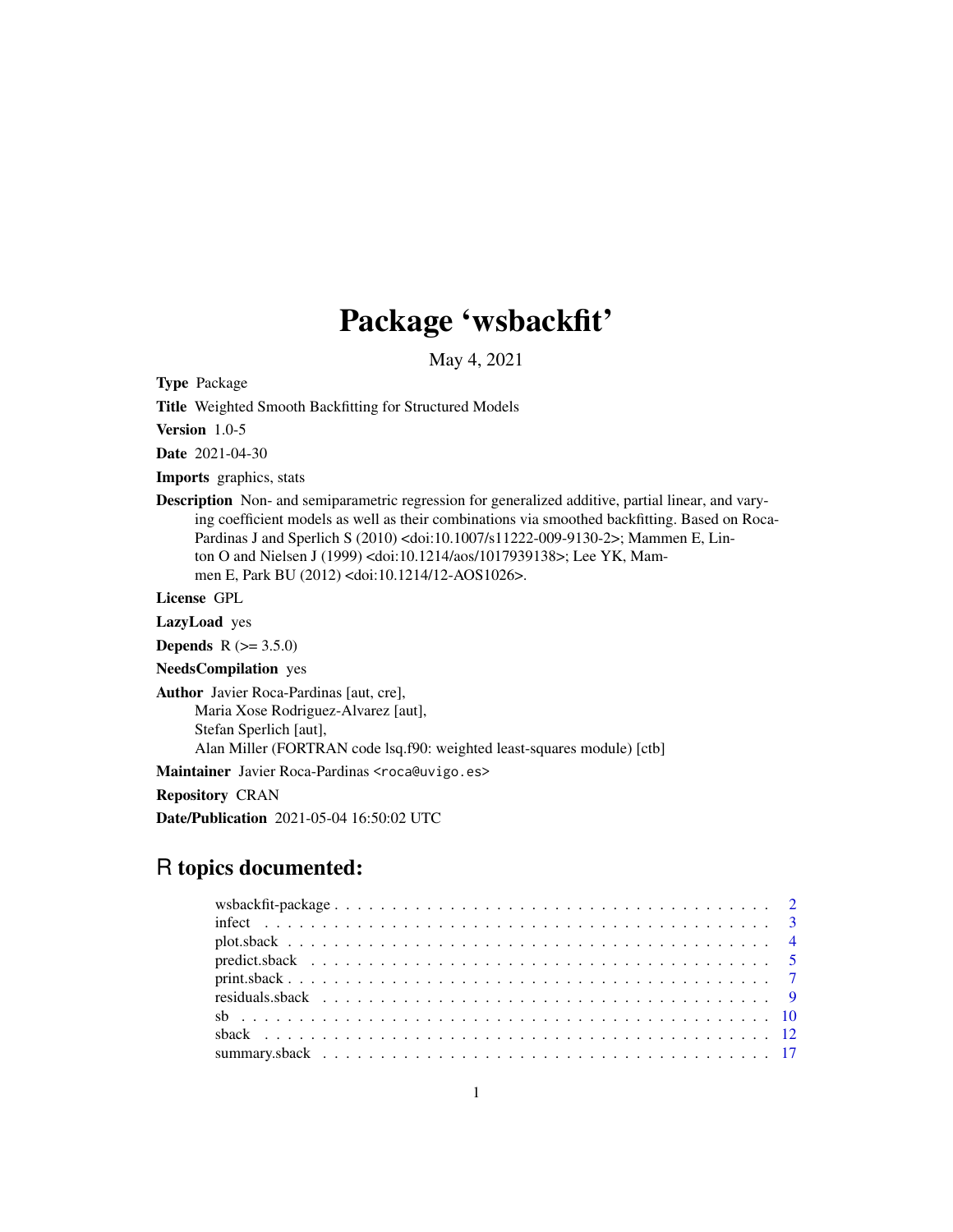#### <span id="page-1-0"></span>**Index** 2008 **Index** 2008 **Index**

wsbackfit-package *Weighted Smooth Backfitting for Structured Models*

#### Description

Non- and semiparametric regression for generalized additive, partial linear, and varying coefficient models as well as their combinations. Specifically, the package provides estimation procedures for a large class of regression models common in applied statistics. The regression models belong to the class of the so-called generalized structured models, i.e.,

$$
E[Y|X, Z] = G(g_0 + \sum_j g_j(X_j)Z_j + Z'_k \beta).
$$

Note that, up to identification restrictions specified e.g. in Park and Mammen (2006), several of the  $X_j$  and  $Z_j$  can refer to the same variable. For example, all  $X_j$  may be the same but all  $Z_j$  different.

The estimation procedure is based on smoothed backfitting which to our knowledge is the statistically most efficient existing procedure for this model class. Additional weights allow sampling weights, trimming, or efficient estimation under heteroscedasticity. This package also allows to either set the bandwidths or automatically select them using k-fold cross-validation. The option 'offset' facilitates the application of smooth backfitting on aggregated data.

# Details

| Package: | wsbackfit  |
|----------|------------|
| Type:    | Package    |
| Version: | $1.0 - 5$  |
| Date:    | 2021-04-30 |
| License: | GPL.       |

#### Author(s)

Javier Roca-Pardinas, Maria Xose Rodriguez-Alvarez, Stefan Sperlich Maintainer: Javier Roca-Pardinas <roca@uvigo.es>

#### References

Han, K. and Park B.U. (2018). Smooth backfitting for errors-in-variables additive models. Annals of Statistics, 46, 2216-2250.

Lee, Y.K., Mammen, E. and Park, B.U. (2012). Flexible generalized varying coefficient regression models. The Annals of Statistics, 40(3), 1906-1933.

Mammen, E. and Nielsen, J. (2003). Generalised structured models. Biometrika, 90, 551-566.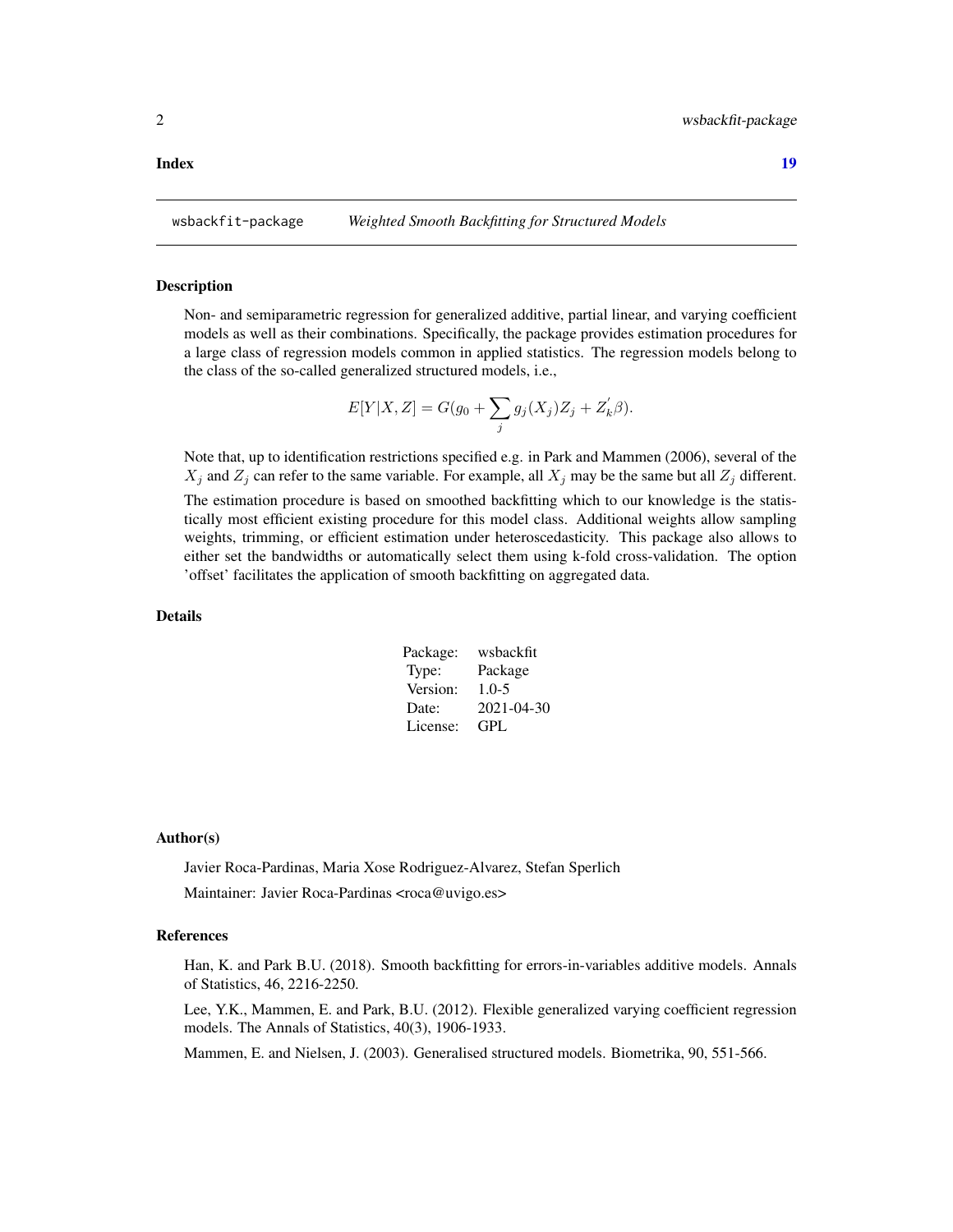#### <span id="page-2-0"></span>infect 3

Mammen, E. Linton, O. and Nielsen, J. (1999). The existence and asymptotic properties of a backfitting projection algorithm under weak conditions. Annals of Statistics, 27 (5), 1443-1490.

Mammen, E. and Park, B.U. (2006). A simple smooth backfitting method for additive models. Annals of Statistics, 34 (5), 2252-2271.

Nielsen. J. and Sperlich, S. (2005). Smooth backfitting in practice. Journal of the Royal Statistical Society, B, 67, 43-61.

Roca-Pardinas, J. and Sperlich, S. (2010). Feasible Estimation in Generalized Structured Models. Statistics and Computing, 20, 367-379.

infect *Postoperative Infection Data.*

# **Description**

Data from a prospective study conducted at the University Hospital of Santiago de Compostela (Spain). A total of 2318 patients who underwent surgery at this center between January 1996 and March 1997 were characterized post-operatively, in respect of whether they suffered or not postoperative infection.

#### Usage

data(infect)

## Format

A data frame with 2318 observations on the following 6 variables.

age patient's age.

sex patient's sex. Coded as  $1 =$  Man and  $2 =$  Woman.

linf lymphocytes (expressed as relative counts (in %) of the white blood cell count)

gluc plasma glucose concentration (measured in mg/dl)

diab diabetes. Coded as  $1 =$  presence and  $2 =$  absence.

inf variable indicating whether the patient suffered (inf  $= 1$ ) or not (inf  $= 0$ ) a post-operative infection.

### Examples

data(infect) summary(infect)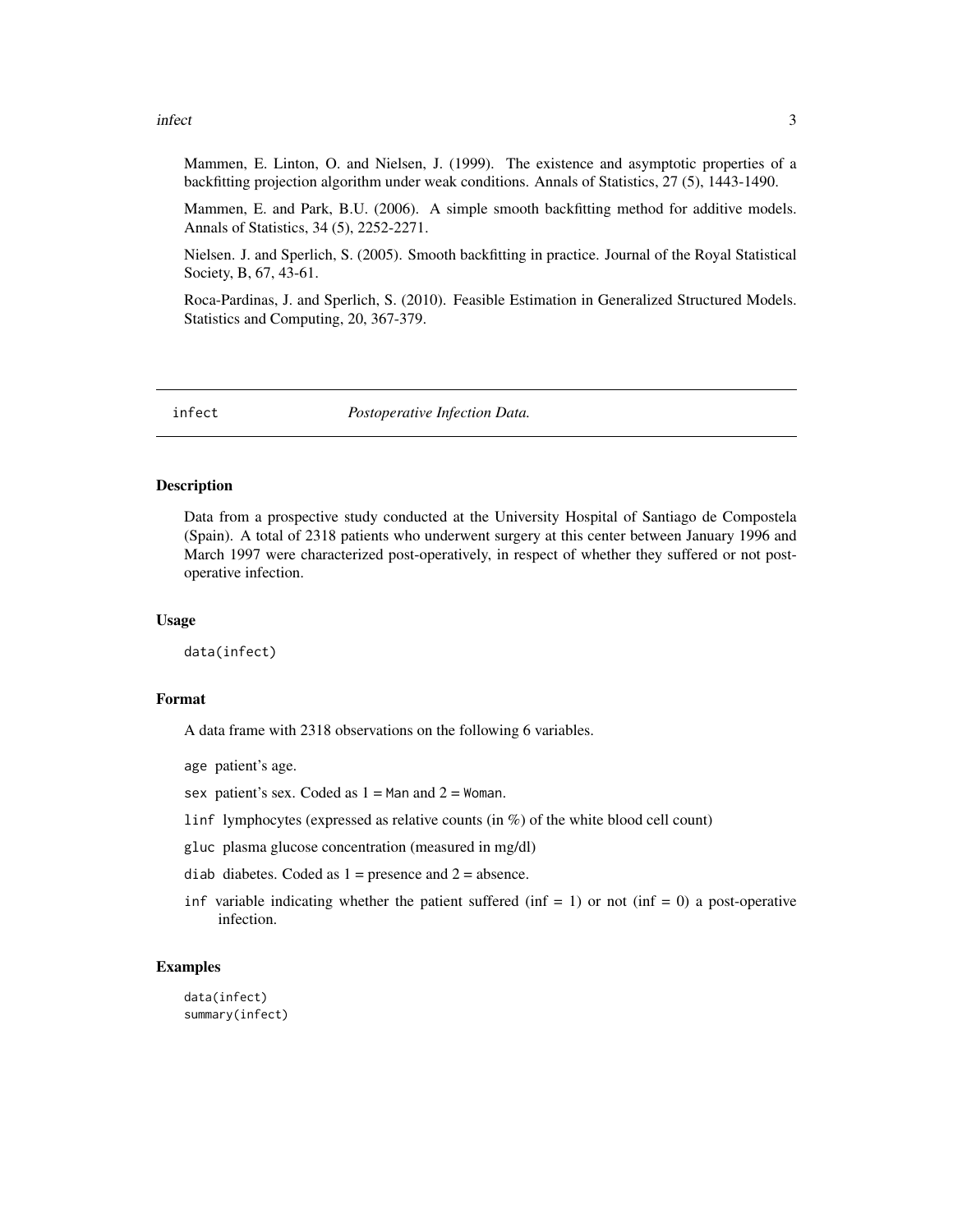<span id="page-3-1"></span><span id="page-3-0"></span>

# Description

Takes a fitted object produced by sback() and plots the estimates of the nonparametric functions on the scale of their respective covariates, no matter whether a particular nonparametric function is an additive component or a varying coefficient.

# Usage

```
## S3 method for class 'sback'
plot(x, composed = TRUE, ask = TRUE, select = NULL, ...)
```
#### Arguments

| x        | an object of class sback as produced by sback().                                                                                                          |
|----------|-----------------------------------------------------------------------------------------------------------------------------------------------------------|
| composed | a logical value. If TRUE, the default, the function plots the estimates of the<br>composed (linear plus nonlinear) nonparametric functions (see Details). |
| ask      | a logical value. If TRUE, the default, the user is asked for confirmation, before a<br>new figure is drawn.                                               |
| select   | Allows the plot for a single model term to be selected for printing. e.g. if you<br>just want the plot for the second smooth term set select $= 2$ .      |
| $\cdot$  | other graphics parameters to pass on to plotting commands.                                                                                                |

# Details

For identifiability purposes, the estimating algorithm implemented in the wsbackfit package decomposes each nonparametric function in two components: a linear (parametric) component and a nonlinear (nonparametric) component. For plotting, the user can choose to plot these components either separately in one graph (composed = FALSE), or to only plot the resulting composed function (composed = TRUE). Also, for the varying coefficient terms, the plots show the estimated surface spanned by  $(q_i, X_i, Z_i)$ .

# Value

None

# Author(s)

Javier Roca-Pardinas, Maria Xose Rodriguez-Alvarez and Stefan Sperlich

### See Also

[sback](#page-11-1), [summary.sback](#page-16-1)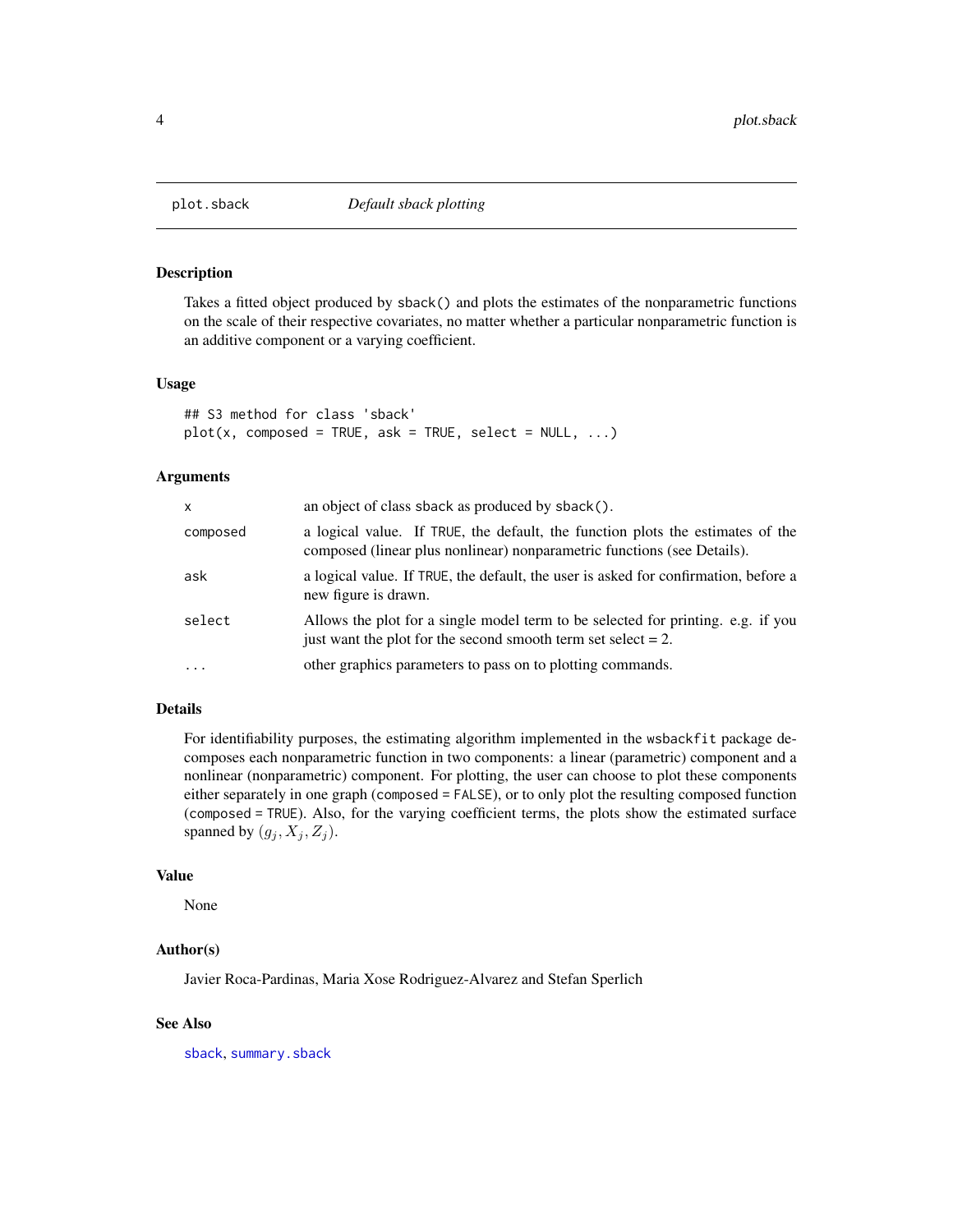# <span id="page-4-0"></span>predict.sback 5

#### Examples

```
library(wsbackfit)
################################################
# Gaussian Simulated Sample
###############################################
set.seed(123)
# Define the data generating process
n <- 1000
x1 \leftarrow runif(n)*4-2x2 \le- runif(n)*4-2
x3 \leftarrow runif(n)*4-2x4 \leftarrow runif(n)*4-2x5 \leq -as.numeric(runif(n)>0.6)
f1 <- 2*sin(2*x1)
f2 <- x2^2f3 < -0f4 <- x4f5 <- 1.5*x5
mu <- f1 + f2 + f3 + f4 + f5
err <- (0.5 + 0.5 \times x5) \times \text{rnorm}(n)y <- mu + err
df <- data.frame(x1 = x1, x2 = x2, x3 = x3, x4 = x4, x5 = as.factor(x5), y = y)
# Fit the model with a fixed bandwidth for each covariate
m0 \le - sback(formula = y \sim x5 + sb(x1, h = 0.1) + sb(x2, h = 0.13)+ sb(x3, h = 0.1) + sb(x4, h = 0.1), kbin = 30, data = df)
plot(m0)
```
predict.sback *Predict method for sback fits*

# Description

Predicted smooth functions and values based on an sback object

#### Usage

```
## S3 method for class 'sback'
predict(objject, new data, newoffset = NULL, ...)
```
#### Arguments

object an object of class [sback](#page-11-1).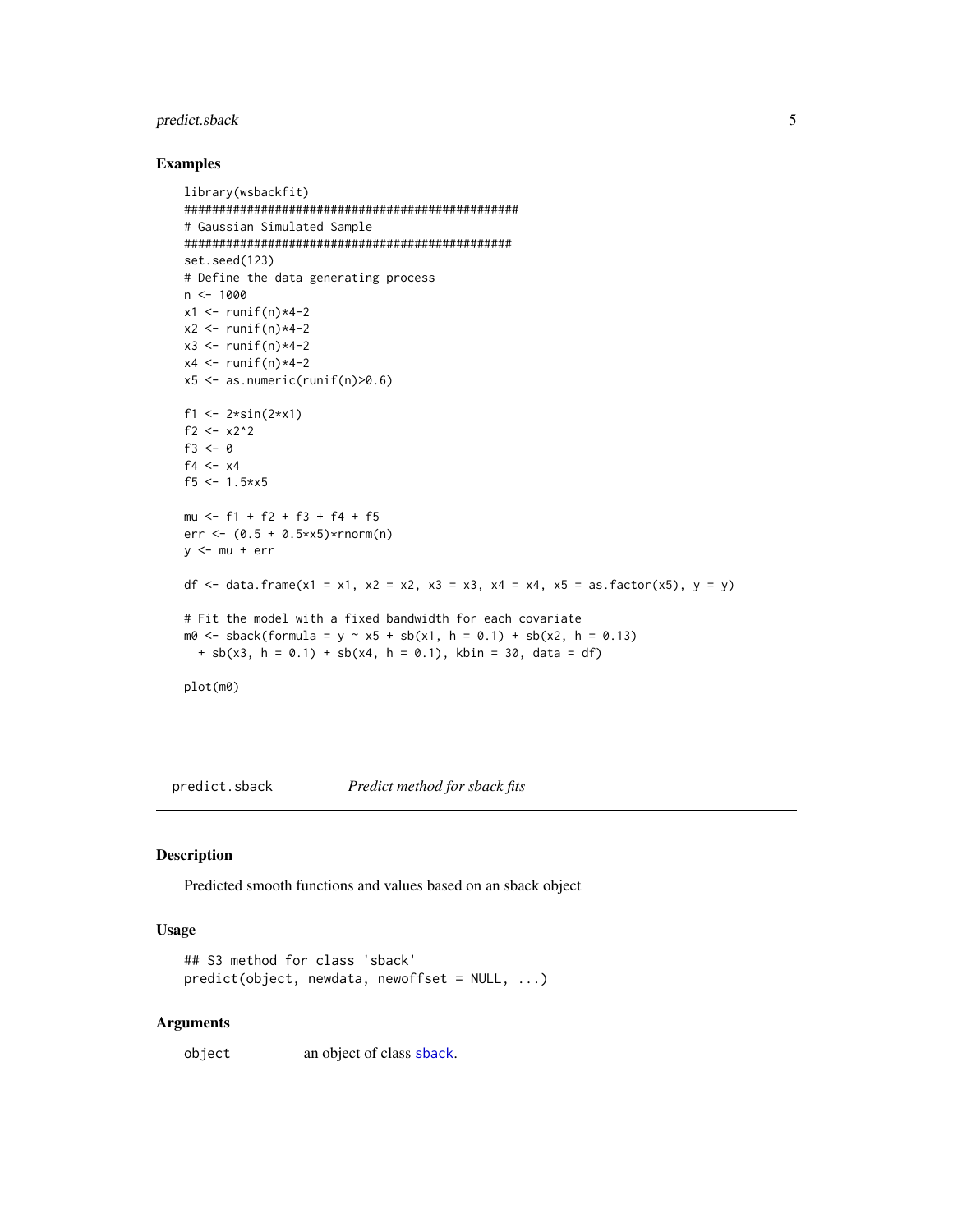<span id="page-5-0"></span>

| newdata   | a data frame containing the values of the covariates at which predictions are<br>wanted. If not provided then the predictions correspond to the original data.             |
|-----------|----------------------------------------------------------------------------------------------------------------------------------------------------------------------------|
| newoffset | an optional numerical vector containing an a priori known component to be<br>included in the linear predictor for the predictions (offset associated with the<br>newdata). |
| $\ddots$  | not yet implemented.                                                                                                                                                       |

# Value

A list with the following components:

| pdata    | the original supplied newdata argument.                                                                                                                                                                     |
|----------|-------------------------------------------------------------------------------------------------------------------------------------------------------------------------------------------------------------|
| poffset  | the original supplied newoffset argument.                                                                                                                                                                   |
| coeff    | a numeric vector with the estimated coefficients. This vector includes both the<br>parametric effects as well as the coefficients associated with the linear compo-<br>nent of the nonparametric functions. |
| peffects | matrix with the estimated nonparametric functions (only the nonlinear compo-<br>nent) for each covariate value in the original supplied newdata.                                                            |
|          | pfitted values a numeric vector with the fitted values for the supplied newdata.                                                                                                                            |

# Author(s)

Javier Roca-Pardinas, Maria Xose Rodriguez-Alvarez and Stefan Sperlich

# See Also

[sback](#page-11-1), [summary.sback](#page-16-1)

```
library(wsbackfit)
data(infect)
```

```
# Generalized varying coefficient model with binary response
m3 \le - sback(formula = inf \sim sb(gluc, h = 10) + sb(gluc, by = linf, h = 10),
  data = infect, family = "binomial", kbin = 15)
```

```
summary(m3)
```

```
# Plot both linear and non linear
# components of nonparametric functions: composed = FALSE
op <- par(no.readonly = TRUE)
par(mfrow = c(1,3))plot(m3, composed = FALSE)
```

```
# Personalized plots
# First obtain predictions in new data
# Create newdata for prediction
ngrid <- 30
```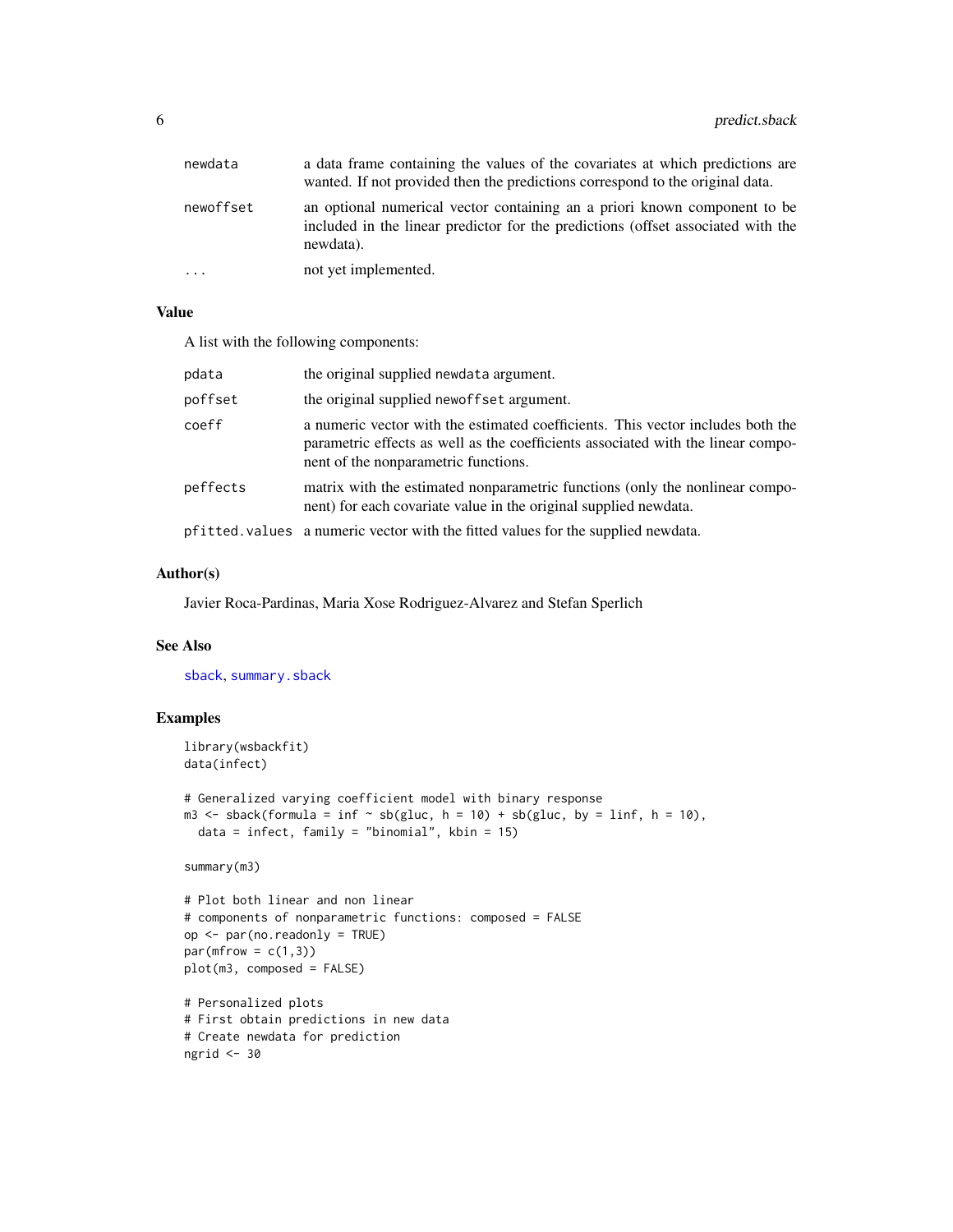#### <span id="page-6-0"></span>print.sback 7

```
gluc0 \leftarrow seq(50, 190, length = ngrid)linfo \leftarrow seq(0, 45, length = ngrid)df <- expand.grid(gluc = gluc0, linf = linf0)
m3p \leq predict(m3, newdata = df)
par(mfrow = c(1,2))ii <- order(df[,"gluc"])
## Parametric coefficients
names(m3p$coeff)
# Nonlinear components
colnames(m3p$peffects)
# Include the linear component
plot(df[ii,"gluc"], m3p$coeff[["gluc"]]*df[ii,"gluc"] +
  m3p$peffects[ii,"sb(gluc, h = 10)"],
  type = '1', xlab = "Glucose (mg/dl)", ylab = "f_1(gluc)",
  main = "Nonparametric effect of Glucose")
# Include the linear component
plot(df[ii,"gluc"], m3p$coeff[["gluc:linf"]]*df[ii,"gluc"] +
  m3p$peffects[ii,"sb(gluc, h = 10, by = linf)"],
  type= 'l', xlab = "Glucose (mg/dl)", ylab = "f_2(gluc)",
  main = "Varying coefficients as a function of Glucose")
# Countour plot of the probability of post-opererational infection
n <- sqrt(nrow(df))
Z <- matrix(m3p$pfitted.values, n, n)
filled.contour(z = Z, x = gluc0, y = linf0,
  xlab = "Glucose (mg/dl)", ylab = "Lymphocytes (%)",
  main = "Probability of post-opererational infection")
par(op)
```
<span id="page-6-1"></span>print.sback *Print a* sback *object.*

# Description

The default print method for a sback object.

#### Usage

```
## S3 method for class 'sback'
print(x, \ldots)
```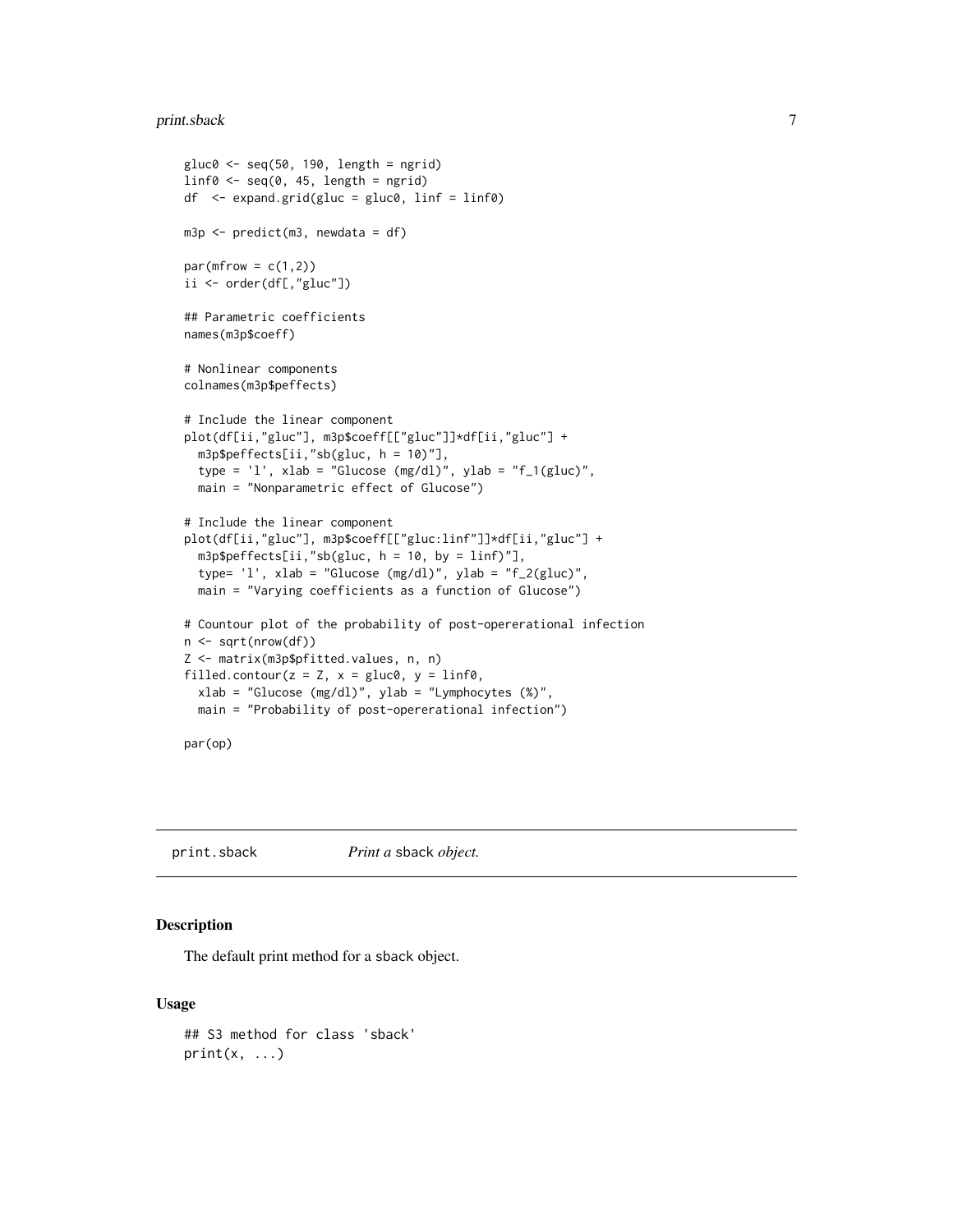#### <span id="page-7-0"></span>Arguments

|                         | an object of class sback as produced by sback.                          |
|-------------------------|-------------------------------------------------------------------------|
| $\cdot$ $\cdot$ $\cdot$ | further arguments passed to or from other methods. Not yet implemented. |

#### Value

None

# Author(s)

Javier Roca-Pardinas, Maria Xose Rodriguez-Alvarez and Stefan Sperlich

# See Also

[sback](#page-11-1), [summary.sback](#page-16-1), [plot.sback](#page-3-1)

```
library(wsbackfit)
###############################################
# Gaussian Simulated Sample
###############################################
set.seed(123)
# Define the data generating process
n < -1000x1 \leftarrow runif(n)*4-2x2 \le- runif(n)*4-2
x3 \leftarrow runif(n)*4-2x4 \leftarrow runif(n)*4-2x5 \leq -as.numeric(runif(n)>0.6)
f1 <- 2*sin(2*x1)
f2 <- x2^2f3 <-0f4 <- x4f5 <- 1.5*x5mu <- f1 + f2 + f3 + f4 + f5
err <- (0.5 + 0.5*x5)*rnorm(n)y <- mu + err
df <- data.frame(x1 = x1, x2 = x2, x3 = x3, x4 = x4, x5 = as.factor(x5), y = y)
# Fit the model with a fixed bandwidth for each covariate
m0 \le - sback(formula = y \sim x5 + sb(x1, h = 0.1) + sb(x2, h = 0.1)+ sb(x3, h = 0.1) + sb(x4, h = 0.1), kbin = 30, data = df)
```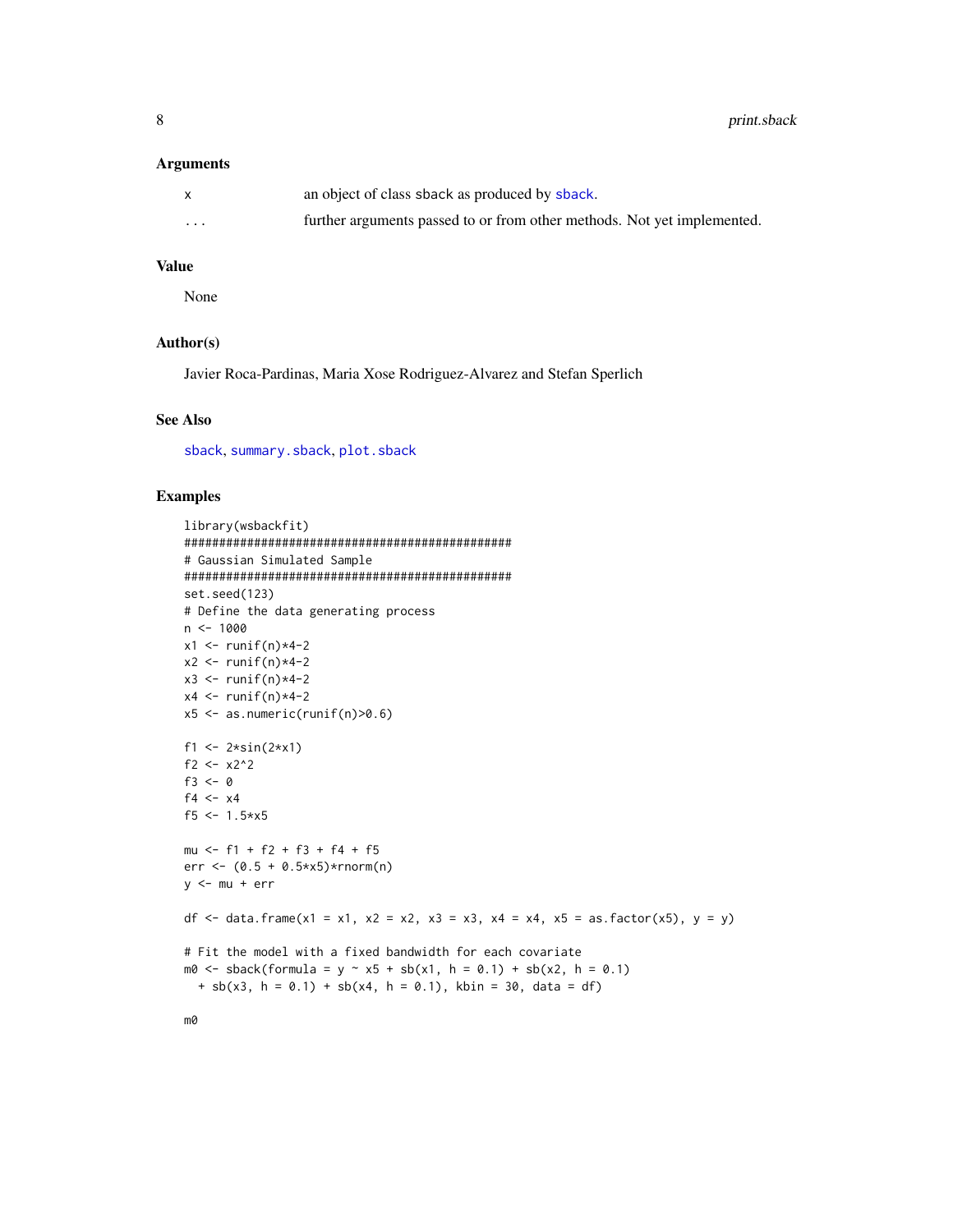#### <span id="page-8-0"></span>Description

Returns residuals for a fitted sback object. Deviance, pearson, working and response residuals are available.

#### Usage

```
## S3 method for class 'sback'
residuals(object, type = c("deviance", "pearson", "working", "response"), ...)
```
# Arguments

| object                  | an object of class sback as produced by sback.                                                                |
|-------------------------|---------------------------------------------------------------------------------------------------------------|
| type                    | the type of residuals which should be returned: "deviance" (default), "pearson",<br>"working" and "response". |
| $\cdot$ $\cdot$ $\cdot$ | further arguments passed to or from other methods. Not yet implemented.                                       |

### Details

For details see [residuals.glm](#page-0-0).

# Value

Numeric vector with the residuals.

# Author(s)

Javier Roca-Pardinas, Maria Xose Rodriguez-Alvarez and Stefan Sperlich

#### See Also

[sback](#page-11-1), [summary.sback](#page-16-1), [plot.sback](#page-3-1).

# Examples

```
library(wsbackfit)
data(infect)
# Generalized varying coefficient model with binary response
m3 \le - sback(formula = inf \sim sb(gluc, h = 10) + sb(gluc, by = linf, h = 10),
  data = infect, family = "binomial", kbin = 15)
```
summary(m3)

# Deviance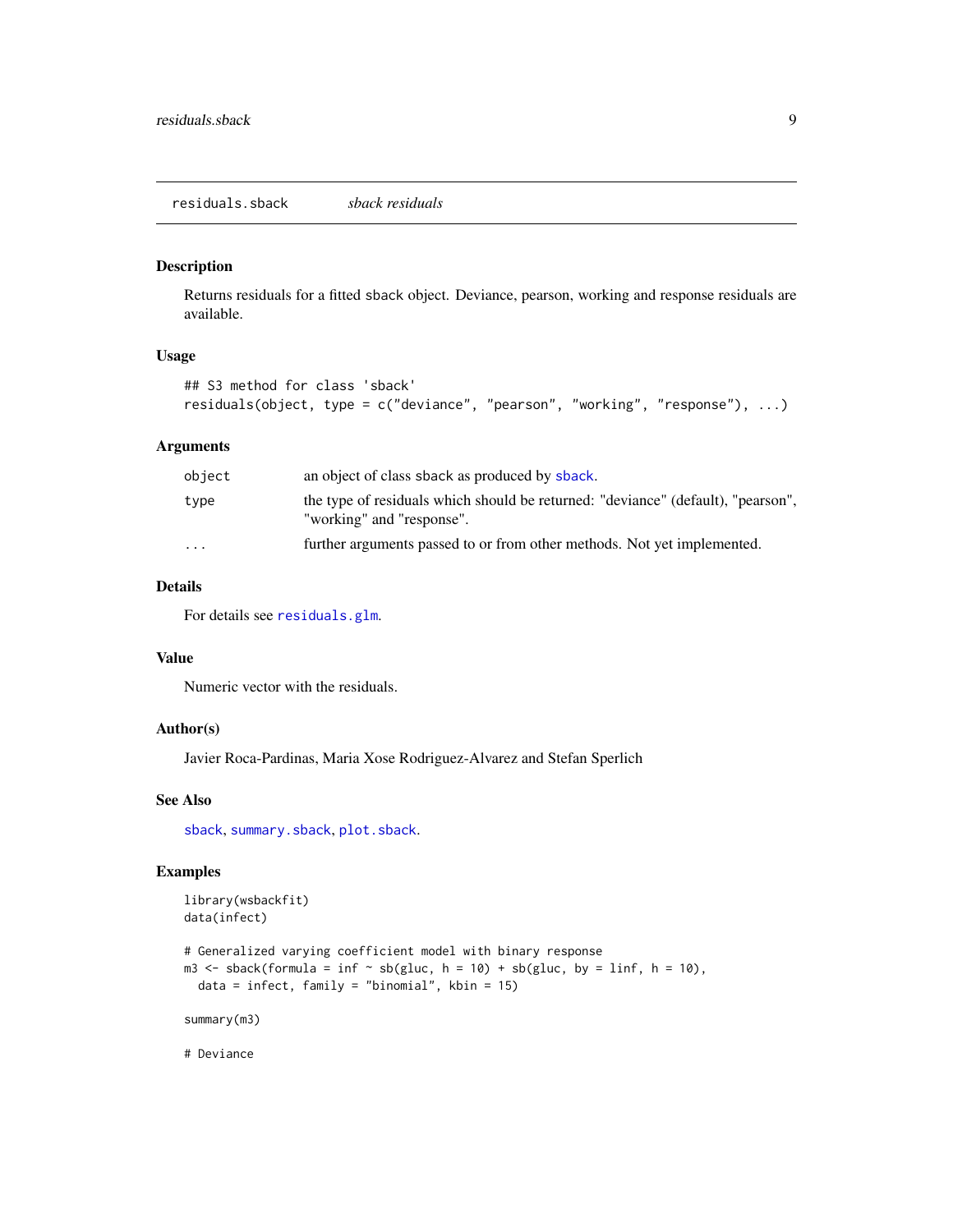<span id="page-9-0"></span> $10$  sb

```
summary(residuals(m3))
```

```
# Pearson
summary(residuals(m3, type = "pearson"))
```
<span id="page-9-1"></span>sb *Specify a nonparametric and/or a varying coefficient term in a wsbackfit formula*

# Description

Function used to indicate nonparametric terms and varying coefficient terms in a [sback](#page-11-1) formula.

# Usage

 $sb(x1 = NULL, by = NULL, h = -1)$ 

# Arguments

| x1 | the univariate predictor                                                                                                                                                                                                 |
|----|--------------------------------------------------------------------------------------------------------------------------------------------------------------------------------------------------------------------------|
| bν | numeric predictor of the same dimension as x1. If present, the coefficients of<br>this predictor depend, nonparametrically, on x1, i.e., a varying coefficient term.                                                     |
| h  | bandwidth (on the scale of the predictor) for this term. If $h = -1$ , the bandwidth<br>is automatically selected using k-fold cross-validation (see sback). A value of<br>0 would indicate a linear fit. By default -1. |

#### Value

A list with the following components:

| COV | character vector with the name(s) of the involved predictor(s). |
|-----|-----------------------------------------------------------------|
|     | numeric value with the specified smoothing parameter.           |

# Author(s)

Javier Roca-Pardinas, Maria Xose Rodriguez-Alvarez and Stefan Sperlich

# See Also

[sback](#page-11-1), [summary.sback](#page-16-1), [plot.sback](#page-3-1)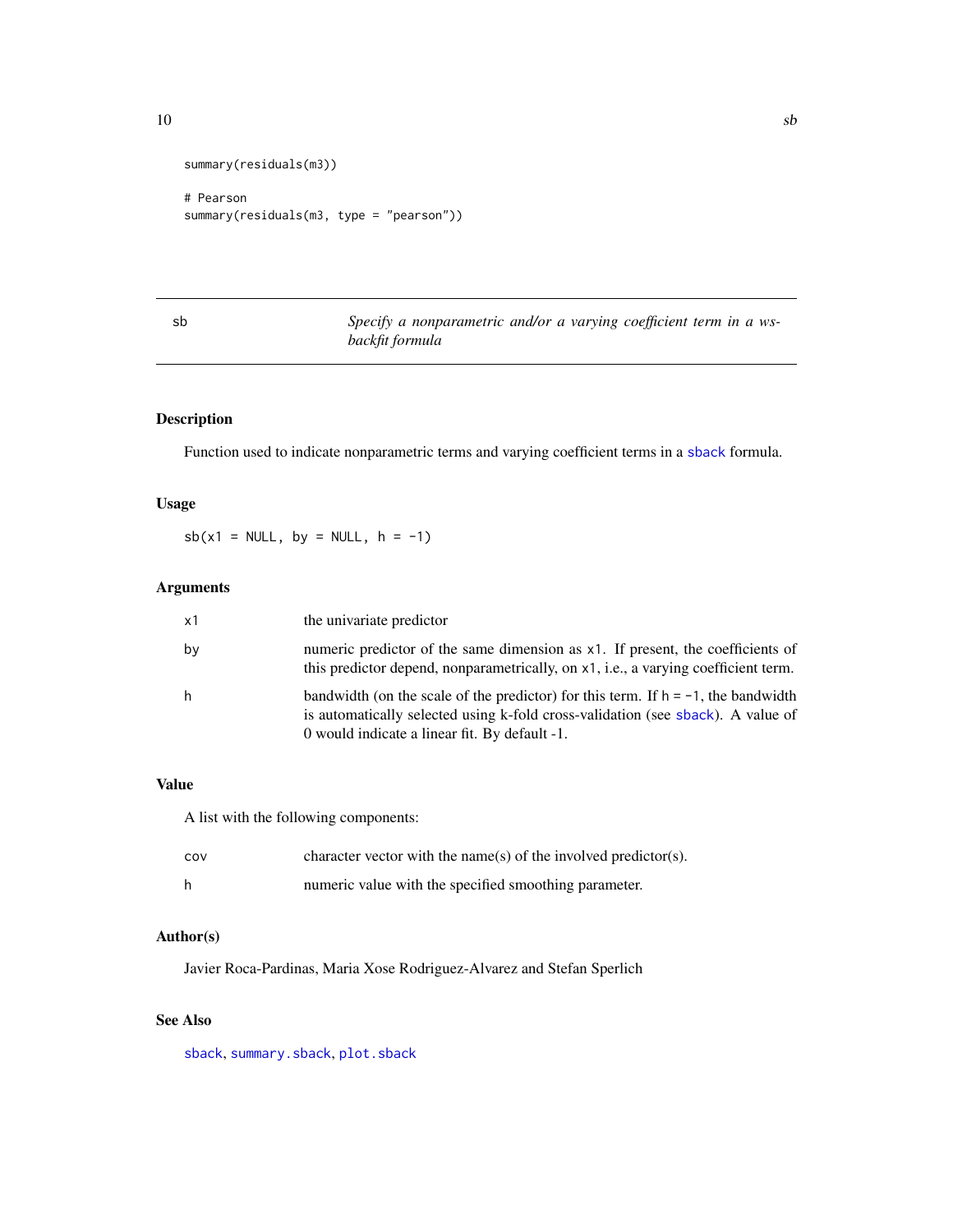```
library(wsbackfit)
set.seed(123)
###############################################
# Gaussian Simulated Sample
###############################################
set.seed(123)
# Define the data generating process
n <- 1000
x1 \leftarrow runif(n)*4-2x2 \le- runif(n)*4-2
x3 \le- runif(n)*4-2
x4 \leftarrow runif(n)*4-2x5 \leq -as.numeric(runif(n)>0.6)
f1 <- 2*sin(2*x1)
f2 <- x2^2f3 < -0f4 <- x4f5 <- 1.5*x5mu <- f1 + f2 + f3 + f4 + f5
err <- (0.5 + 0.5 \times x5) \times \text{rnorm}(n)y <- mu + err
df <- data.frame(x1 = x1, x2 = x2, x3 = x3, x4 = x4, x5 = as.factor(x5), y = y)
# Fit the model with a fixed bandwidth for each covariate
m0 \le - sback(formula = y \sim x5 + sb(x1, h = 0.1) + sb(x2, h = 0.1)+ sb(x3, h = 0.1) + sb(x4, h = 0.1), kbin = 30, data = df)
summary(m0)
op <- par(no.readonly = TRUE)
par(mfrow = c(2,2))plot(m0)
# Fit the model with the bandwidths selected by k-fold cross-validation.
m1 <- sback(formula = y \sim x5 + sb(x1, h = -1) + sb(x2, h = -1)
  + sb(x3, h = -1) + sb(x4, h = -1), kbin = 30, bw.grid = seq(0.01, 0.99, length = 30),
  data = df)summary(m1)
par(mfrow = c(2,2))plot(m1)
par(op)
```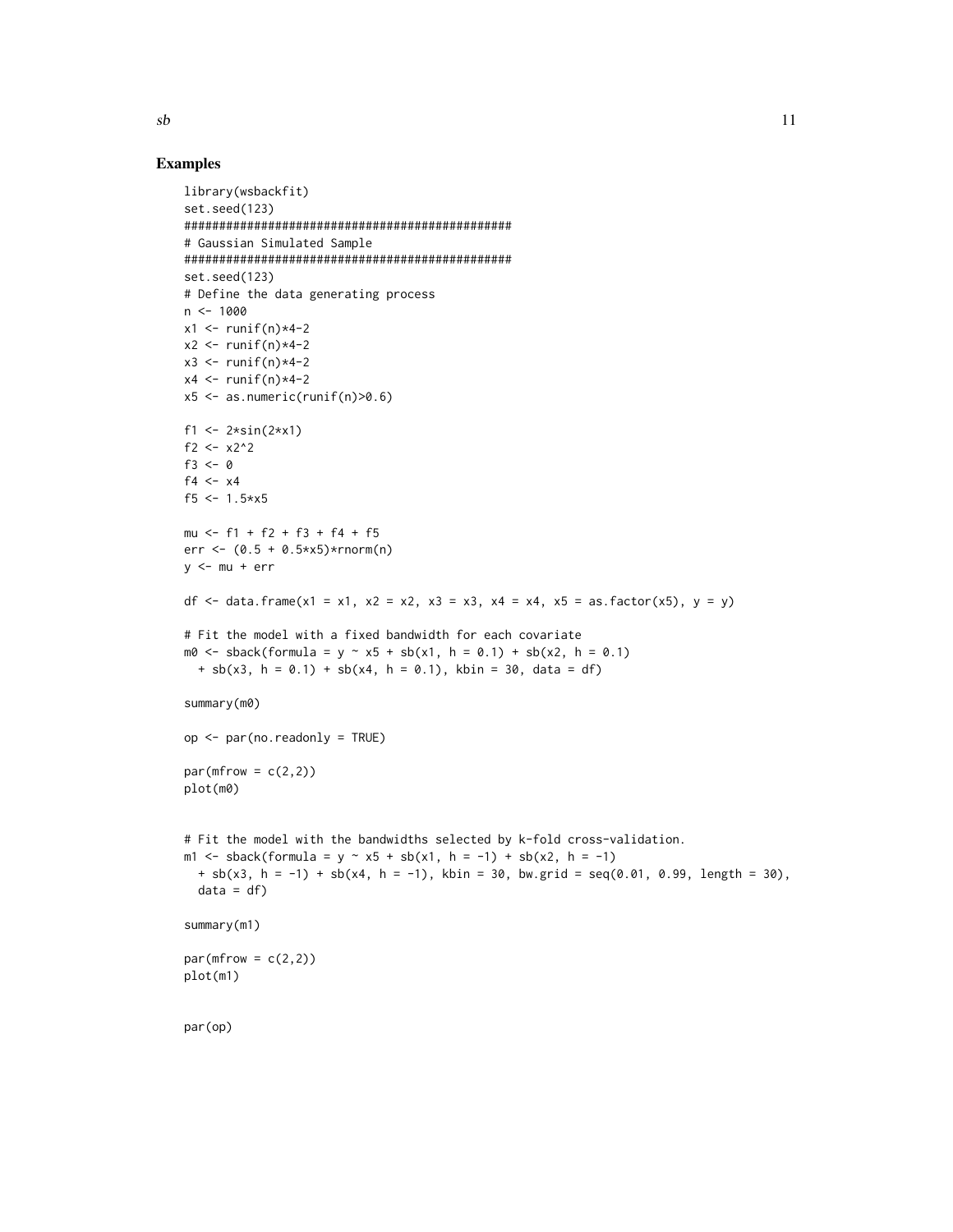#### <span id="page-11-1"></span><span id="page-11-0"></span>Description

Main function for fitting generalized structured models by using smooth backfitting.

# Usage

```
sback(formula, data, offset = NULL, weights = NULL,
 kernel = c("Gaussian", "Epanechnikov"),
 bw.grid = seq(0.01, 0.99, length = 30), c.bw.factor = FALSE,
 KfoldCV = 5, kbin = 30,
 family = c("gaussian", "binomial", "poisson"))
```
# Arguments

| formula     | a formula object specifying the model to be fitted (see Details).                                                                                                                                                                                                                                                                                                                                                                                                                                                                                 |
|-------------|---------------------------------------------------------------------------------------------------------------------------------------------------------------------------------------------------------------------------------------------------------------------------------------------------------------------------------------------------------------------------------------------------------------------------------------------------------------------------------------------------------------------------------------------------|
| data        | data frame representing the data and containing all needed variables                                                                                                                                                                                                                                                                                                                                                                                                                                                                              |
| offset      | an optional numerical vector containing priori known components to be included<br>in the linear predictor during fitting. Default is zero.                                                                                                                                                                                                                                                                                                                                                                                                        |
| weights     | an optional numeric vector of 'prior weights' to be used in the fitting process.<br>By default, the weights are set to one.                                                                                                                                                                                                                                                                                                                                                                                                                       |
| kernel      | a character specifying the kernel function. Implemented are: Gaussian and<br>Epanechnikov. By default 'Gaussian'.                                                                                                                                                                                                                                                                                                                                                                                                                                 |
| bw.grid     | numeric vector; a grid for for searching the bandwidth factor $h_c$ when using<br>cross-validation. The bandwidth for dimension (covariate) j is $h_c \sigma_j$ , with $\sigma_j$<br>being the standard deviation of $X_j$ (see Details). Default is a sequence of length<br>30 between 0.01 and 0.99.                                                                                                                                                                                                                                            |
| c.bw.factor | logical; indicates whether the common factor scheme for bandwidth selection<br>proposed by Han and Park (2018) is performed. If TRUE, and provided the user<br>has specified the (marginal) bandwidths for all nonparametric functions, say $h_j$ ,<br>the functions searches for the common factor $ch$ that minimizes the deviance via<br>(k-fold) cross-validation when the bandwidth used for dimension (covariate) $j$<br>is $c_h h_j$ . The search is done in an equispaced grid of length 15 between 0.5 and<br>1.5. The default is FALSE. |
| KfoldCV     | number of cross-validation folds to be used for either (1) automatically select-<br>ing the optimal bandwidth (in the sequence given in argument bw.grid) for<br>each nonparametric function; or (2) automatically selecting the optimal com-<br>mon bandwidth factor (see argument c.bw. factor). Default is 5.                                                                                                                                                                                                                                  |
| kbin        | an integer value specifying the number of binning knots. Default is 30.                                                                                                                                                                                                                                                                                                                                                                                                                                                                           |
| family      | a character specifying the distribution family. Implemented are: Gaussian, Bi-<br>nomial and Poisson. In all cases, the link function is the canonical one (logit for<br>binomial, identity for Gaussian and logarithm for Poisson). By default 'gaus-<br>sian'.                                                                                                                                                                                                                                                                                  |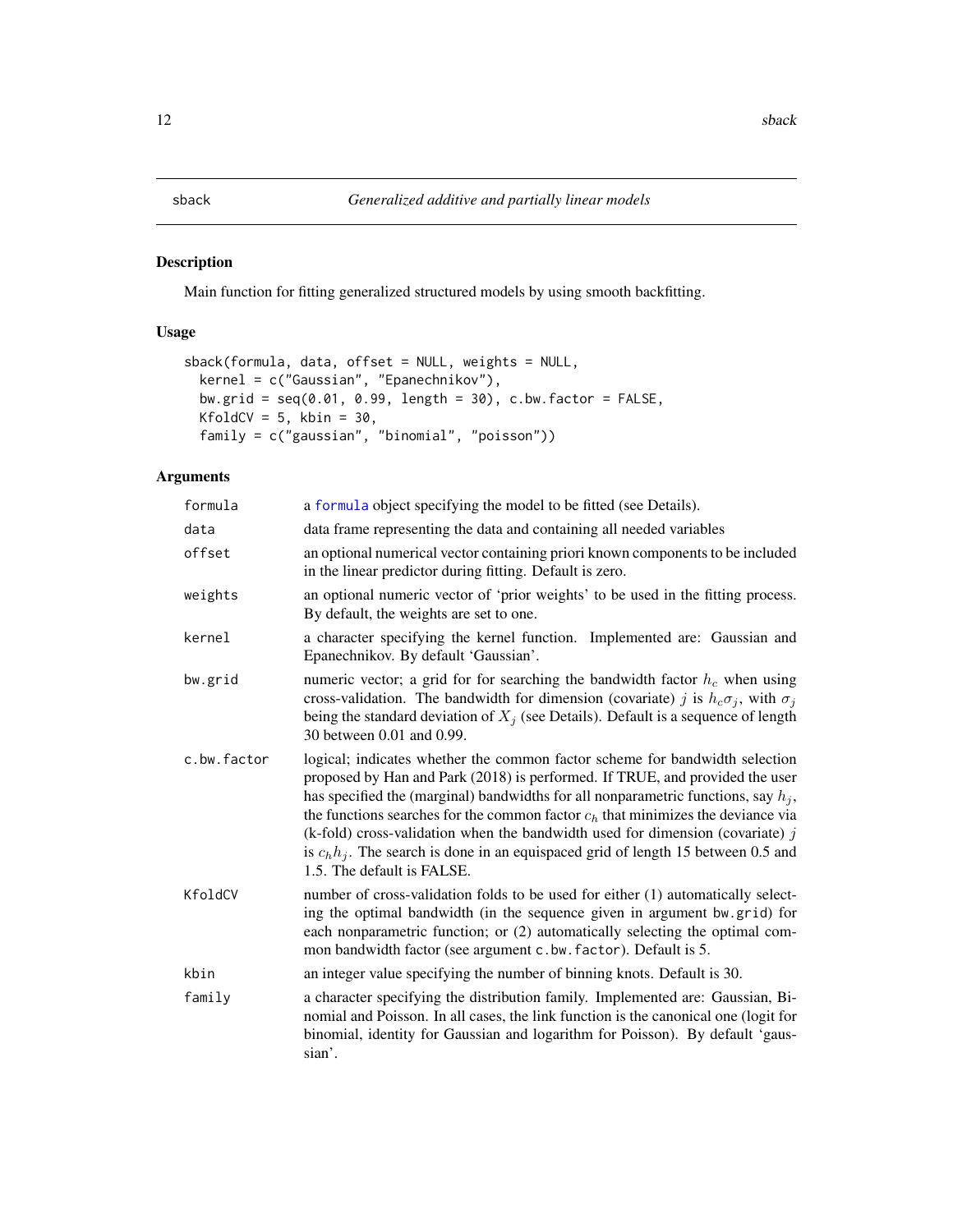<span id="page-12-0"></span> $s$ back  $13$ 

#### Details

The argument formula corresponds to the model for the conditional mean function, i.e.,

$$
E[Y|X, Z] = G(g_0 + \sum_j g_j(X_j)Z_j + Z'_k \beta).
$$

This formula is similar to that used for the  $g1m$  function, except that nonparametric functions can be added to the additive predictor by means of function [sb](#page-9-1). For instance, specification  $y \sim x1 +$  $s$ b(x2,h = -1) assumes a parametric effect of x1 (with x1 either numerical or categorical), and a nonparametric effect of  $x^2$ . h = -1 indicates that the bandwidth should be selected using k-fold cross-validation. Varying coefficient terms get incorporated similarly. For example,  $y \sim sb(x1,by)$  $= x2$ ) indicates that the coefficients of x2 depend, nonparametrically, on x1. In this case both, x1 and x2, should be numerical predictors.

With respect to the bandwidths associated with each nonparametric function specified using function [sb](#page-9-1), the user has two options: a) to specify in the formula the desired bandwidth - on the scale of the predictor - through argument h of function [sb](#page-9-1) (followed or not by the common bandwidth factor scheme proposed by Han and Park (2018); see argument c.bw.factor); or, b) to allow the bandwidths to be automatically and data adaptively selected via cross-validation. In the latter case, the estimation procedure tests each of the bandwidth factors supplied in argument bw.grid, and selects the one that minimizes the deviance via (k-fold) cross-validation. The number k of cross-validation folds is specified through argument KfoldCV, with 5 by default. We note that when using crossvalidation, to ensure that the bandwidths associated with the nonparametric functions are on the scale of the predictors, the finally used bandwidth is  $h_j = h\sigma_j$  with  $\sigma_j$  being the standard deviation of  $X_i$ . That is, before fitting the model, each bandwidth factor h provided in bw.grid is multiplied by the standard deviation of the corresponding predictor. Note that the user has also the possibility to specify the bandwidths for some nonparametric function (through argument h), while letting for the remaining nonparametric functions the procedure select the bandwidths by cross-validation. For these functions, argument h should be set to -1. In this case, the common bandwidth factor scheme proposed by Han and Park (2018) cannot be used as it requires that all bandwidths are specified.

Finally, it is worth noting that for identifiability purposes, the estimating algorithm implemented in the wsbackfit package decomposes each nonparametric function in two components: a linear (parametric) component and a nonlinear (nonparametric) component. Note that it implies that for a varying coefficient term  $\sim$  sb(x1, by = x2), the parametric part includes the linear component associated with x1, as well as the linear interaction between x1 and x2.

#### Value

A list with the following components:

| call    | the matched call.                       |
|---------|-----------------------------------------|
| formula | the original supplied formula argument. |
| data    | the original supplied data argument.    |
| offset  | the original supplied of fset argument. |
| weights | the original supplied weights argument. |
| kernel  | the original supplied kernel argument.  |
| kbin    | the original supplied kbin argument.    |
|         |                                         |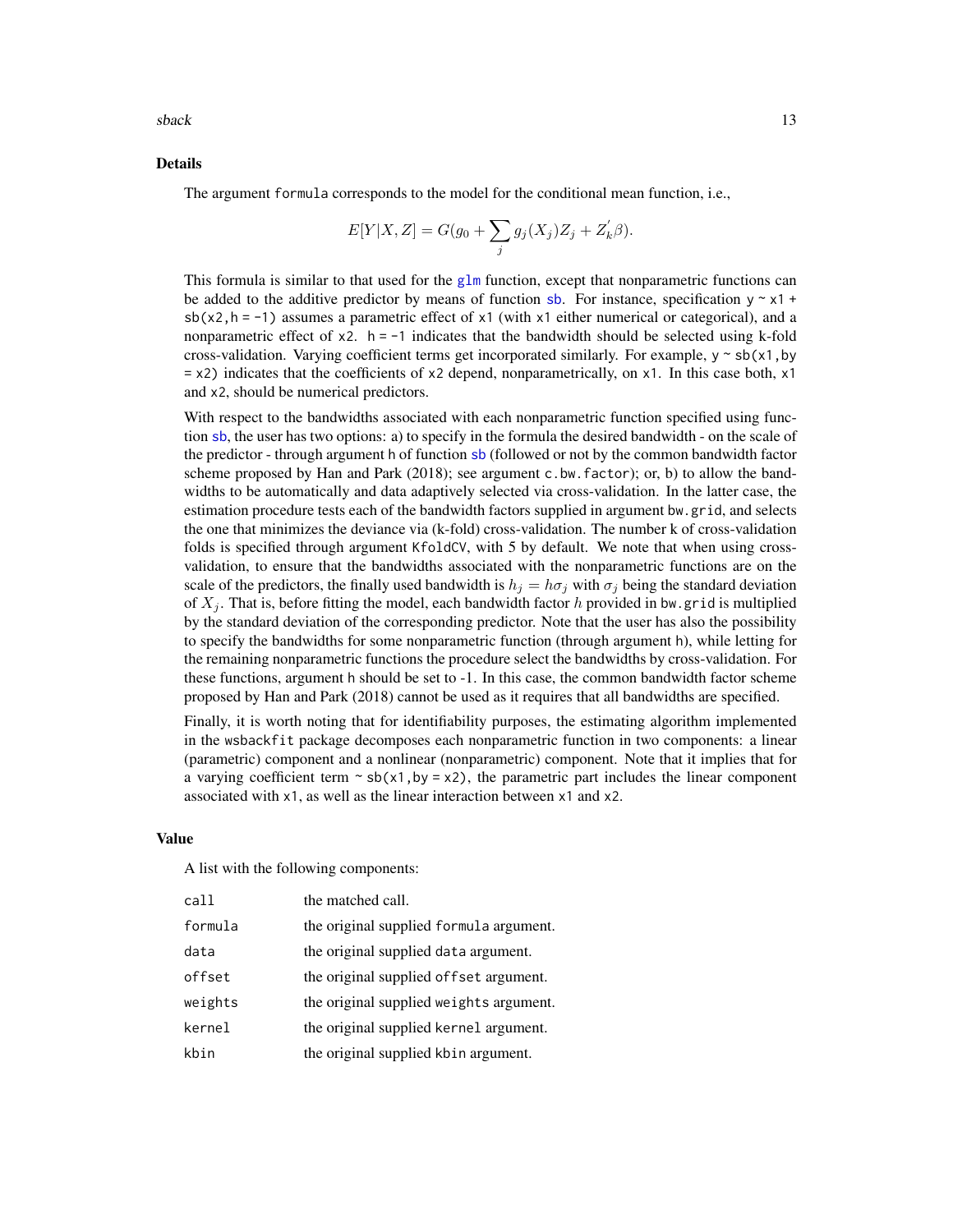<span id="page-13-0"></span>

| family        | the original supplied family argument.                                                                                                                                                                      |
|---------------|-------------------------------------------------------------------------------------------------------------------------------------------------------------------------------------------------------------|
| effects       | matrix with the estimated nonparametric functions (only the nonlinear compo-<br>nent) for each covariate value in the original supplied data.                                                               |
| fitted.values | a numeric vector with the fitted values for the supplied data.                                                                                                                                              |
| residuals     | a numeric vector with the deviance residuals for the supplied data.                                                                                                                                         |
| h             | a numeric vector of the same length as the number of nonparametric functions,<br>with the bandwidths actually used in the estimation (scaled. See Details).                                                 |
| coeff         | a numeric vector with the estimated coefficients. This vector includes both the<br>parametric effects as well as the coefficients associated with the linear compo-<br>nent of the nonparametric functions. |
| err.CV        | matrix with the cross-validated error (deviance) associated with the sequence of<br>tested (unscaled) bandwidths. Each line corresponds to a particular bandwidth<br>(unscaled. See Details).               |
|               |                                                                                                                                                                                                             |

# Author(s)

Javier Roca-Pardinas, Maria Xose Rodriguez-Alvarez and Stefan Sperlich

### References

Han, K. and Park B.U. (2018). Smooth backfitting for errors-in-variables additive models. Annals of Statistics, 46, 2216-2250.

#### See Also

[sb](#page-9-1), [print.sback](#page-6-1), [summary.sback](#page-16-1), [plot.sback](#page-3-1)

```
library(wsbackfit)
###############################################
# Gaussian Simulated Sample
###############################################
set.seed(123)
# Define the data generating process
n < -1000x1 \leftarrow runif(n)*4-2x2 \le- runif(n)*4-2
x3 \leftarrow runif(n)*4-2x4 \leftarrow runif(n)*4-2x5 \leq -as.numeric(runif(n)>0.6)
f1 <- 2*sin(2*x1)
f2 <- x2^2f3 <-0f4 <- x4f5 <- 1.5*x5
```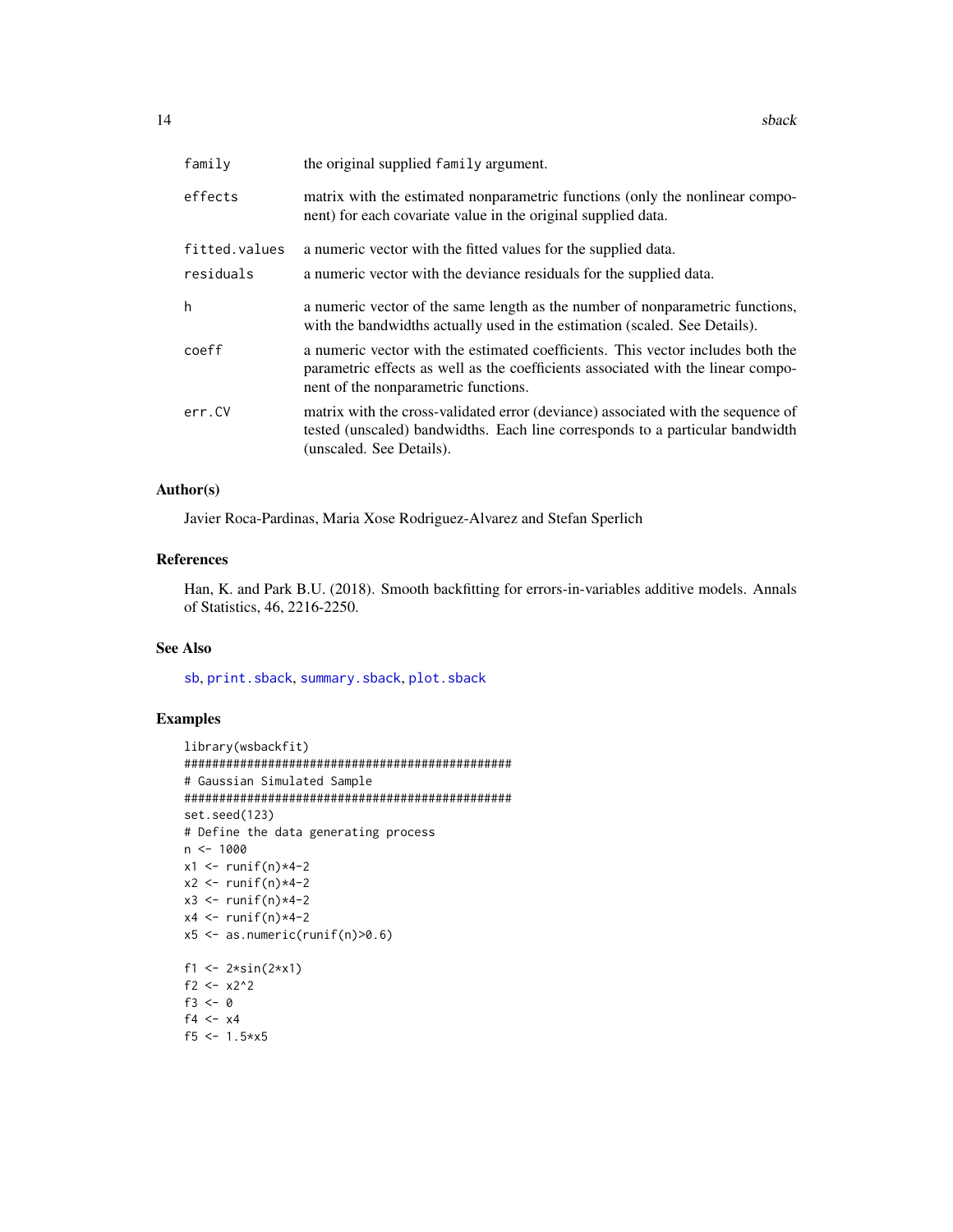#### sback the state of the state of the state of the state of the state of the state of the state of the state of the state of the state of the state of the state of the state of the state of the state of the state of the stat

```
mu <- f1 + f2 + f3 + f4 + f5
err <- (0.5 + 0.5*x5)*rnorm(n)y <- mu + err
df <- data.frame(x1 = x1, x2 = x2, x3 = x3, x4 = x4, x5 = as.factor(x5), y = y)
# Fit the model with a fixed bandwidth for each covariate
m0 \le - sback(formula = y \sim x5 + sb(x1, h = 0.1) + sb(x2, h = 0.1)+ sb(x3, h = 0.1) + sb(x4, h = 0.1), kbin = 30, data = df)
summary(m0)
op <- par(no.readonly = TRUE)
par(mfrow = c(2,2))plot(m0)
# Fit the model with bandwidths selectec using K-fold cross-validation
## Not run:
m0cv \leq 3 sback(formula = y \sim x5 + sb(x1) + sb(x2)+ sb(x3) + sb(x4), kbin = 30, bw.grid = seq(0.01, 0.99, length = 30), KfoldCV = 5,
 data = dfsummary(m0cv)
par(mfrow = c(2,2))plot(m0cv)
## End(Not run)
# Estimate Variance as a function of x5 (which is binary)
resid <- y - m0$fitted.values
sig0 \leftarrow var(resid[x5 == 0])sig1 \leftarrow var(resid[x5 == 1])w <- x5/sig1 + (1-x5)/sig0
m1 <- sback(formula = y ~ x5 + sb(x1, h = 0.1) + sb(x2, h = 0.1)
  + sb(x3, h = 0.1) + sb(x4, h = 0.1), weights = w, kbin = 30, data = df)
summary(m1)
par(mfrow = c(2,2))plot(m1)
###############################################
# Poisson Simulated Data
###############################################
set.seed(123)
# Define the data generating process
n < -1000x1 \le runif(n,-1,1)
x2 \le runif(n,-1,1)
```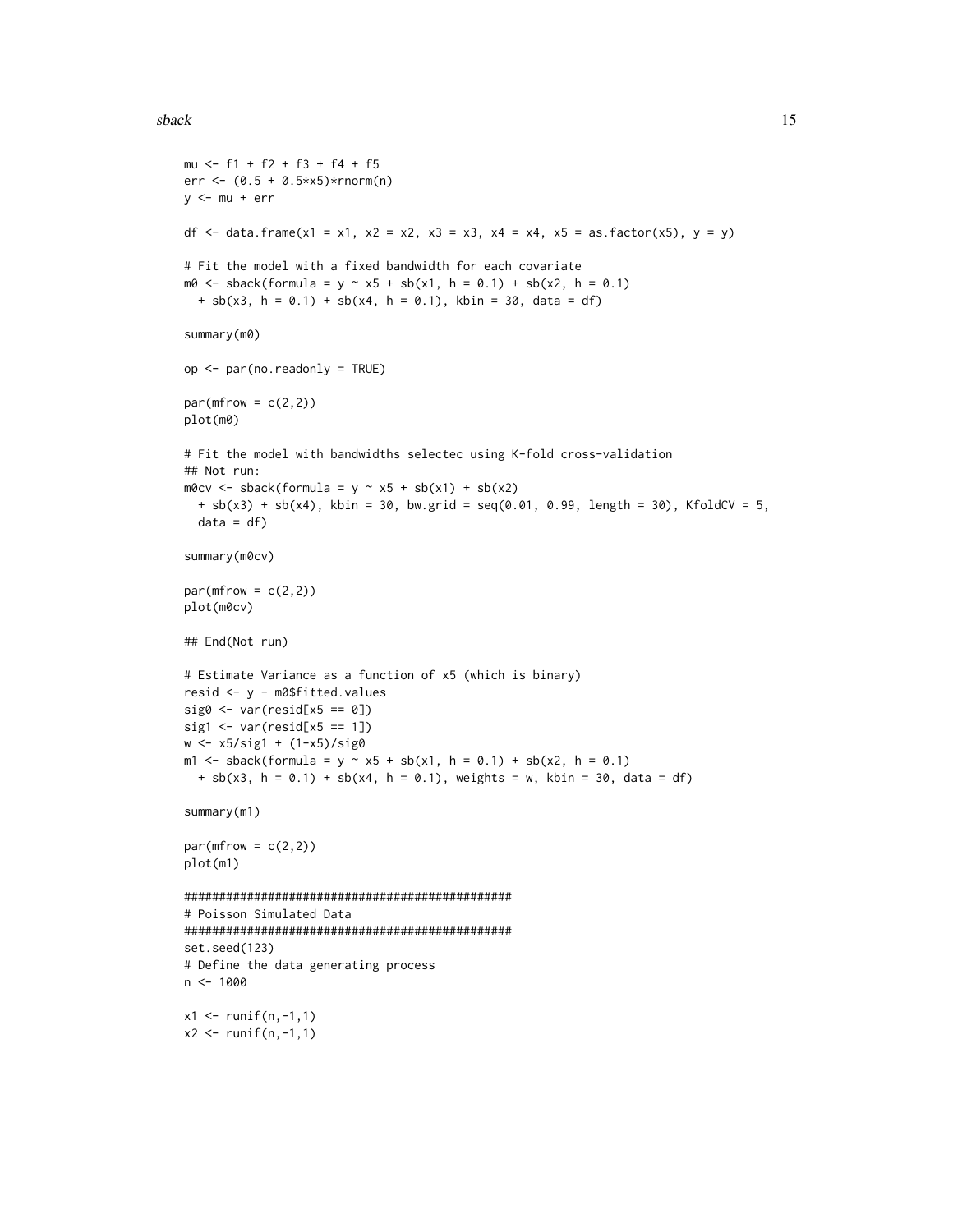```
eta <- 2 + 3*x1^2 + 5*x2^3
exposure <- round(runif(n, 50, 500))
y <- rpois(n, exposure*exp(eta))
df <- data.frame(y = y, x1 = x1, x2 = x2)
# Fit the model
m2 \le - sback(formula = y \sim sb(x1, h = 0.1) + sb(x2, h = 0.1),
  data = df, offset = log(exposure),
  kbin = 30, family = "poisson")
summary(m2)
par(mfrow = c(1,2))plot(m2)
# Dataframe and offset for prediction
n.p < -100newoffset <- rep(0, n.p)
df.pred <- data.frame(x1 = seq(-1, 1,1 = n.p), x2 = seq(-1, 1,1 = n.p))
m2p \leq p redict(m2, newdata = df.pred, newoffset = newoffset)
###############################################
# Postoperative Infection Data
###############################################
data(infect)
# Generalized varying coefficient model with binary response
m3 <- sback(formula = inf \sim sb(gluc, h = 10) + sb(gluc, by = linf, h = 10),
 data = infect, family = "binomial", kbin = 15)
summary(m3)
# Plot both linear and non linear
# components of nonparametric functions: composed = FALSE
par(mfrow = c(1,3))plot(m3, composed = FALSE)
# Personalized plots
# First obtain predictions in new data
# Create newdata for prediction
ngrid <- 30
gluc0 <- seq(50, 190, length = ngrid)
linf@ \leftarrow seq(0, 45, length = ngrid)df \leq expand.grid(gluc = gluc0, linf = linf0)
m3p <- predict(m3, newdata = df)
par(mfrow = c(1,2))ii <- order(df[,"gluc"])
## Parametric coefficients
```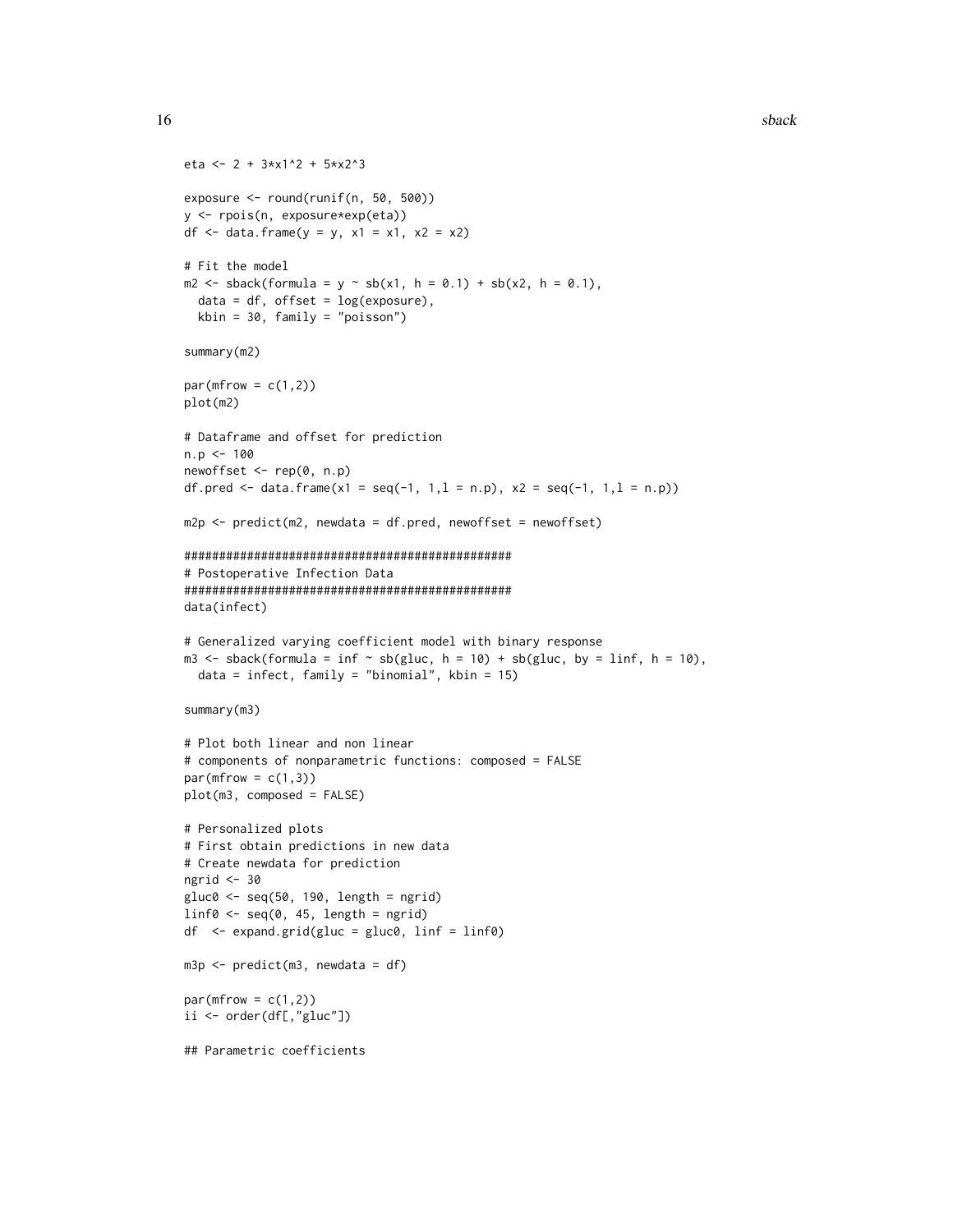# <span id="page-16-0"></span>summary.sback 17

```
names(m3p$coeff)
# Nonlinear components
colnames(m3p$peffects)
# Include the linear component
plot(df[ii,"gluc"], m3p$coeff[["gluc"]]*df[ii,"gluc"] +
 m3p$peffects[ii,"sb(gluc, h = 10)"],
 type = '1', xlab = "Glucose (mg/dl)", ylab = "f_1(gluc)",
 main = "Nonparametric effect of Glucose")
# Include the linear component
plot(df[ii,"gluc"], m3p$coeff[["gluc:linf"]]*df[ii,"gluc"] +
 m3p$peffects[ii,"sb(gluc, h = 10, by = linf)"],
 type= 'l', xlab = "Glucose (mg/dl)", ylab = "f_2(gluc)",
 main = "Varying coefficients as a function of Glucose")
# Countour plot of the probability of post-opererational infection
n <- sqrt(nrow(df))
Z <- matrix(m3p$pfitted.values, n, n)
filled.contour(z = Z, x = gluc0, y = linf0,
 xlab = "Glucose (mg/dl)", ylab = "Lymphocytes (%)",
 main = "Probability of post-opererational infection")
par(op)
```
<span id="page-16-1"></span>summary.sback *Summary for a* sback *fitted object*

#### Description

Takes a fitted object produced by sback() and produces various useful summaries from it.

#### Usage

```
## S3 method for class 'sback'
summary(object, ...)
```
#### Arguments

| object   | an object of class sback as produced by sback(). |
|----------|--------------------------------------------------|
| $\cdots$ | other arguments (not implemented)                |

# Value

An object of class summary. sback with the information needed to print the results.

### Author(s)

Javier Roca-Pardinas, Maria Xose Rodriguez-Alvarez, Stefan Sperlich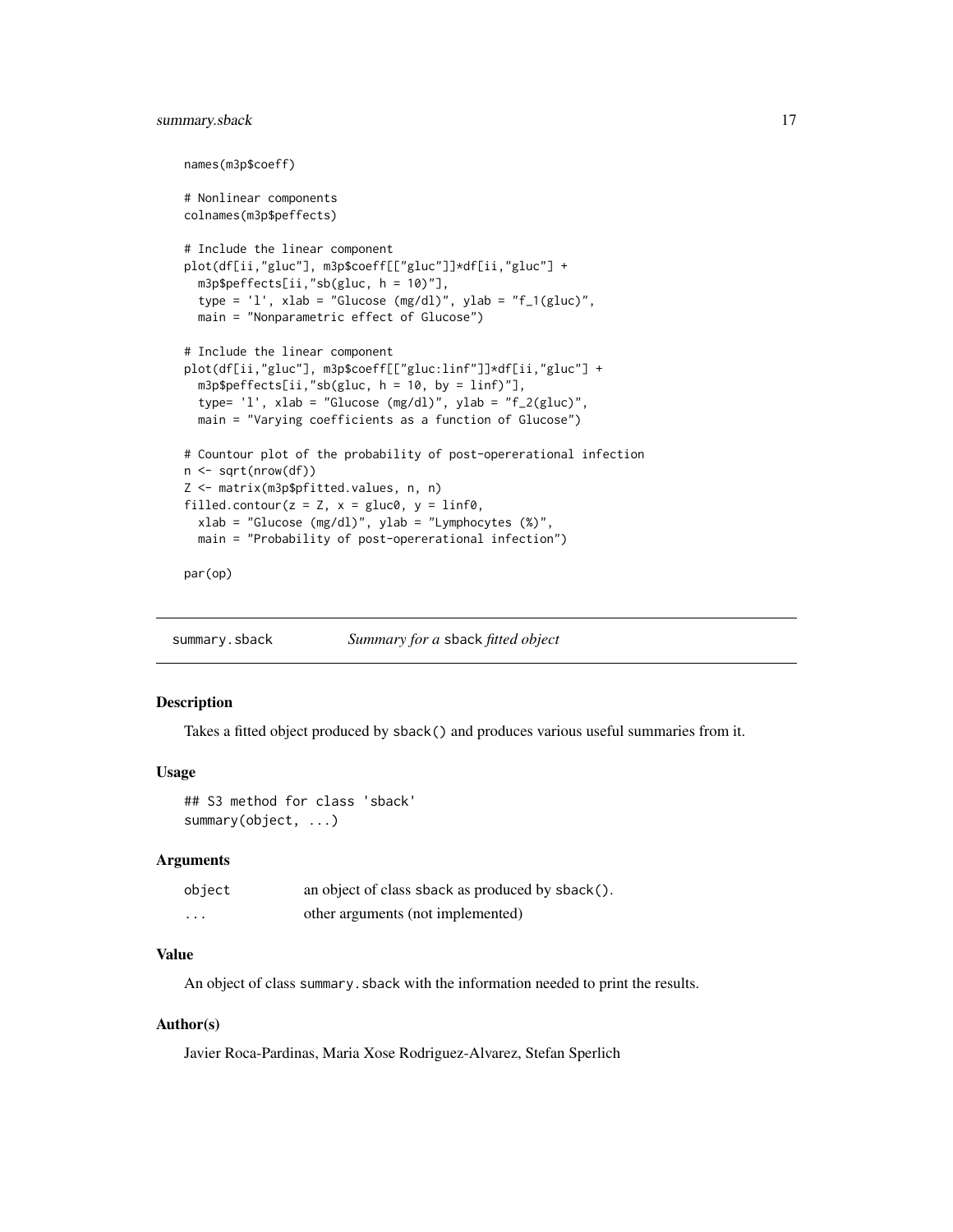# <span id="page-17-0"></span>See Also

[sback](#page-11-1), [plot.sback](#page-3-1)

```
library(wsbackfit)
set.seed(123)
###############################################
# Gaussian Simulated Sample
###############################################
set.seed(123)
# Define the data generating process
n <- 1000
x1 \leftarrow runif(n)*4-2x2 \le- runif(n)*4-2
x3 \le- runif(n)*4-2
x4 \leftarrow runif(n)*4-2x5 \leq -as.numeric(runif(n)>0.6)
f1 <- 2*sin(2*x1)
f2 <- x2^2f3 < -0f4 <- x4f5 <- 1.5*x5mu <- f1 + f2 + f3 + f4 + f5
err <- (0.5 + 0.5*x5)*rnorm(n)y \le -mu + errdf <- data.frame(x1 = x1, x2 = x2, x3 = x3, x4 = x4, x5 = as.factor(x5), y = y)
# Fit the model with a fixed bandwidth for each covariate
m0 \le - sback(formula = y \sim x5 + sb(x1, h = 0.1) + sb(x2, h = 0.13)+ sb(x3, h = 0.1) + sb(x4, h = 0.1), kbin = 30, data = df)
summary(m0)
```